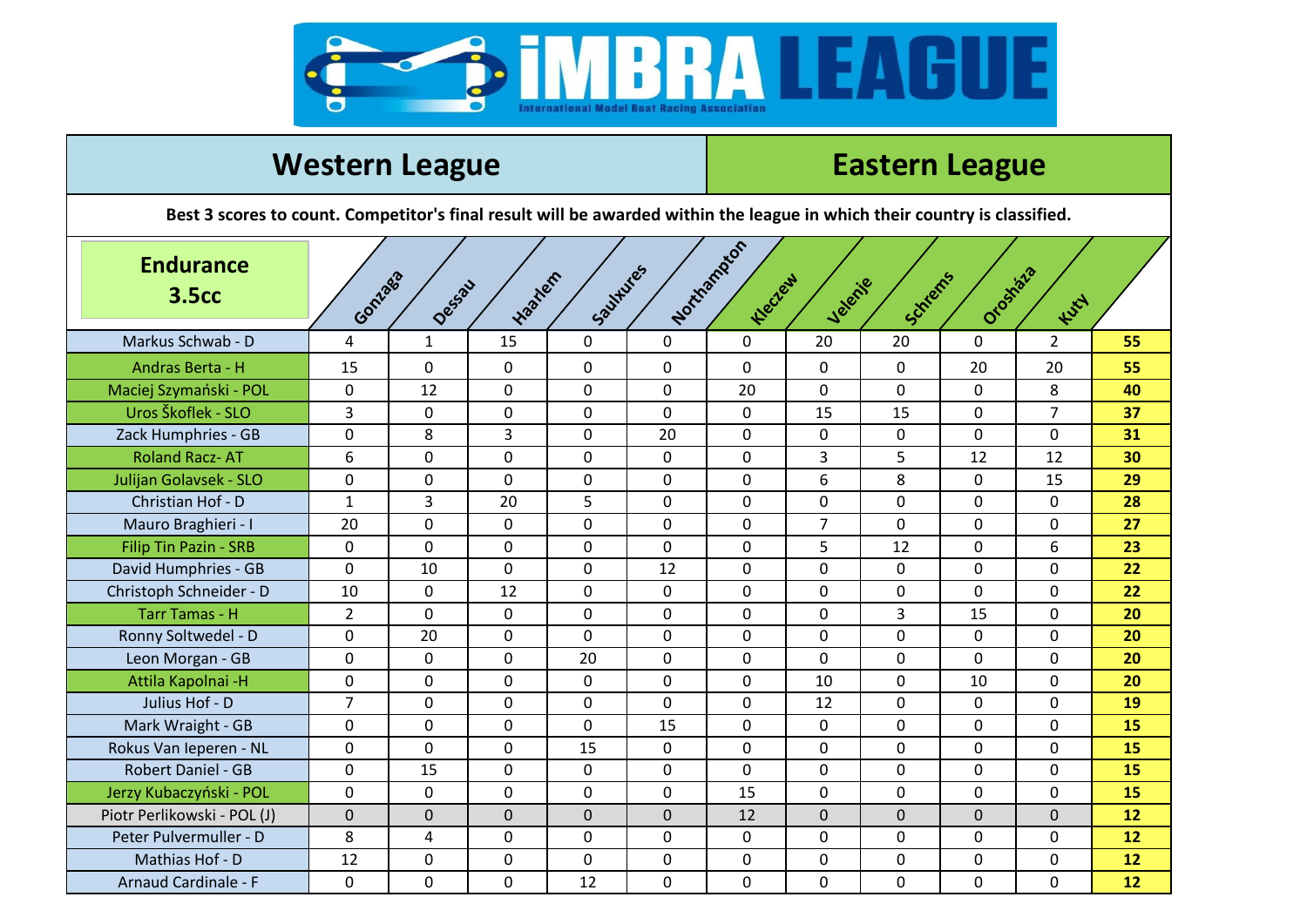| <b>Robert Mecdorf - POL</b> | 0            | 0              | 0              | 0              | 0              | 8              | 0            | 0              | 0              | 4            | 12                      |
|-----------------------------|--------------|----------------|----------------|----------------|----------------|----------------|--------------|----------------|----------------|--------------|-------------------------|
| Olivier Delaunay - F        | 0            | $\mathbf 0$    | 0              | 10             | 0              | $\mathbf 0$    | 0            | 0              | 0              | $\mathbf 0$  | 10                      |
| Lennart Jerksten - S        | 0            | 0              | 10             | $\mathbf 0$    | 0              | 0              | 0            | 0              | 0              | $\Omega$     | 10                      |
| Jan Capek - CZ              | 0            | $\mathbf 0$    | 0              | 0              | 0              | $\mathbf 0$    | 0            | 10             | 0              | $\mathbf{0}$ | 10                      |
| Armand Surtel - POL (J)     | $\mathbf 0$  | $\mathbf 0$    | 0              | $\mathbf{0}$   | $\Omega$       | 10             | $\mathbf 0$  | $\mathbf{0}$   | $\Omega$       | $\mathbf{0}$ | 10                      |
| Andy Coburn - GB            | 0            | 0              | 0              | 0              | 10             | 0              | 0            | 0              | 0              | $\mathbf{0}$ | 10                      |
| Valentinas Pumputis - LTU   | 0            | $\mathbf 0$    | 0              | 0              | 0              | $\mathbf 0$    | 0            | 0              | 0              | 10           | 10                      |
| Nigel Smith - GB            | 0            | 6              | 0              | $\mathbf 0$    | 3              | $\mathbf 0$    | 0            | 0              | 0              | $\mathbf{0}$ | 9                       |
| Michele Magnani - I         | 0            | $\mathbf{0}$   | 0              | 0              | 0              | $\mathbf 0$    | $\mathbf{1}$ | 0              | 8              | $\mathbf{0}$ | 9                       |
| Zoltan Szem - H             | 0            | 0              | 0              | 0              | $\mathbf{0}$   | 0              | 8            | 0              | 0              | $\mathbf{0}$ | 8                       |
| Mark van Ieperen - NL       | 5            | $\mathbf{0}$   | $\overline{2}$ | $\mathbf{1}$   | 0              | $\mathbf 0$    | 0            | 0              | 0              | $\mathbf 0$  | 8                       |
| Dirk Wiechhaus - D          | 0            | $\mathbf 0$    | 8              | 0              | 0              | $\mathbf 0$    | 0            | 0              | 0              | $\mathbf 0$  | 8                       |
| Dave Williams - GB          | 0            | 0              | 0              | 0              | 8              | $\mathbf 0$    | 0            | 0              | 0              | 0            | 8                       |
| Alexis Oger - F (J)         | $\mathbf{0}$ | 0              | 0              | 8              | $\Omega$       | 0              | $\mathbf 0$  | $\mathbf 0$    | $\mathbf{0}$   | $\mathbf{0}$ | 8                       |
| Yuri Ivanov - BG            | 0            | 0              | 0              | 0              | $\mathbf{0}$   | 0              | 0            | 0              | $\overline{7}$ | $\mathbf{0}$ | $\overline{\mathbf{z}}$ |
| Torsten Preus - D           | 0            | $\mathbf{0}$   | $\overline{7}$ | 0              | 0              | $\mathbf 0$    | 0            | 0              | 0              | $\mathbf{0}$ | $\overline{7}$          |
| Robert Rospenda - POL       | 0            | $\mathbf 0$    | 0              | 0              | 0              | $\overline{7}$ | 0            | 0              | 0              | 0            | $\overline{7}$          |
| <b>Geoff Parmenter - GB</b> | 0            | 0              | 0              | 0              | 7              | $\mathbf 0$    | 0            | 0              | 0              | 0            | $\overline{7}$          |
| Dennis Kaekenmeister - D    | 0            | $\overline{7}$ | 0              | 0              | 0              | $\mathbf 0$    | 0            | 0              | 0              | $\mathbf{0}$ | $\overline{7}$          |
| Christian Bohm - AT         | 0            | 0              | 0              | 0              | 0              | $\mathbf{0}$   | 0            | $\overline{7}$ | 0              | $\mathbf{0}$ | $\overline{7}$          |
| Alexander Koklanakis - D    | 0            | $\mathbf{0}$   | 0              | $\overline{7}$ | 0              | $\mathbf 0$    | 0            | 0              | 0              | $\mathbf{0}$ | $\overline{7}$          |
| Romain Weigel - F           | 0            | $\mathbf 0$    | 0              | 6              | 0              | $\mathbf 0$    | 0            | 0              | 0              | $\mathbf 0$  | $6\phantom{1}$          |
| Dave Pilman - GB            | 0            | 0              | 0              | 0              | 6              | 0              | 0            | 0              | 0              | 0            | 6                       |
| Maciek Ostrowski - POL (J)  | $\mathbf{0}$ | $\overline{0}$ | 0              | $\mathbf{0}$   | $\Omega$       | 6              | $\mathbf 0$  | $\mathbf{0}$   | $\mathbf{0}$   | $\mathbf{0}$ | $6\phantom{1}$          |
| Jonas Weingärtner - D       | 0            | 0              | 6              | 0              | $\mathbf{0}$   | 0              | 0            | 0              | 0              | $\mathbf{0}$ | 6                       |
| Jani Krausz - H             | 0            | $\mathbf 0$    | 0              | 0              | 0              | $\mathbf 0$    | 0            | 6              | 0              | $\mathbf 0$  | $6\phantom{1}$          |
| Gulyás Mihály - H           | 0            | $\mathbf 0$    | 0              | 0              | 0              | $\mathbf 0$    | 0            | 0              | 6              | 0            | $6\phantom{1}$          |
| Michael Bertram - D         | 0            | 5              | 0              | 0              | 0              | 0              | 0            | 0              | 0              | 0            | 5                       |
| Jozef Durda-CZ              | 0            | $\mathbf 0$    | 0              | 0              | 0              | $\mathbf 0$    | 0            | 0              | 5              | $\mathbf{0}$ | 5                       |
| Henk de Weerdt - NL         | 0            | 0              | 5              | 0              | 0              | 0              | 0            | 0              | 0              | $\mathbf{0}$ | 5                       |
| Dave Clay - GB              | 0            | $\mathbf 0$    | 0              | 0              | 5              | 0              | 0            | 0              | 0              | $\mathbf 0$  | 5                       |
| Bartosz Dzierbicki - POL    | 0            | 0              | 0              | 0              | 0              | 5              | 0            | 0              | 0              | 0            | 5                       |
| Janis Grinbergs - LAT       | 0            | 0              | 0              | 0              | 0              | $\mathbf 0$    | 0            | 0              | 0              | 5            | 5                       |
| Tymon Grzybowski - POL (J)  | $\pmb{0}$    | $\mathbf 0$    | 0              | $\overline{0}$ | $\mathbf 0$    | $\overline{4}$ | $\mathbf 0$  | $\mathbf{0}$   | $\mathbf 0$    | $\mathbf{0}$ | 4                       |
| Sebastien Rose - F          | 0            | $\mathbf 0$    | 0              | 4              | 0              | $\mathbf 0$    | 0            | 0              | 0              | $\mathbf 0$  | 4                       |
| Niko Fuchs - D              | 0            | $\mathbf 0$    | 4              | $\mathsf{O}$   | $\mathbf 0$    | $\mathbf 0$    | $\mathsf{O}$ | 0              | 0              | $\mathbf{0}$ | 4                       |
| Miha Škoflek - SLO          | 0            | $\mathbf 0$    | 0              | $\mathbf 0$    | 0              | $\mathbf 0$    | 4            | 0              | 0              | $\mathbf 0$  | 4                       |
| Krausz János-H              | 0            | 0              | 0              | 0              | 0              | $\mathbf 0$    | 0            | 0              | 4              | $\mathbf 0$  | 4                       |
| Mikey Hillstead - GB (J)    | 0            | $\mathbf 0$    | $\mathbf 0$    | $\mathbf 0$    | $\overline{4}$ | $\overline{0}$ | $\mathbf{0}$ | $\mathbf 0$    | $\overline{0}$ | $\mathbf{0}$ | $\overline{\mathbf{4}}$ |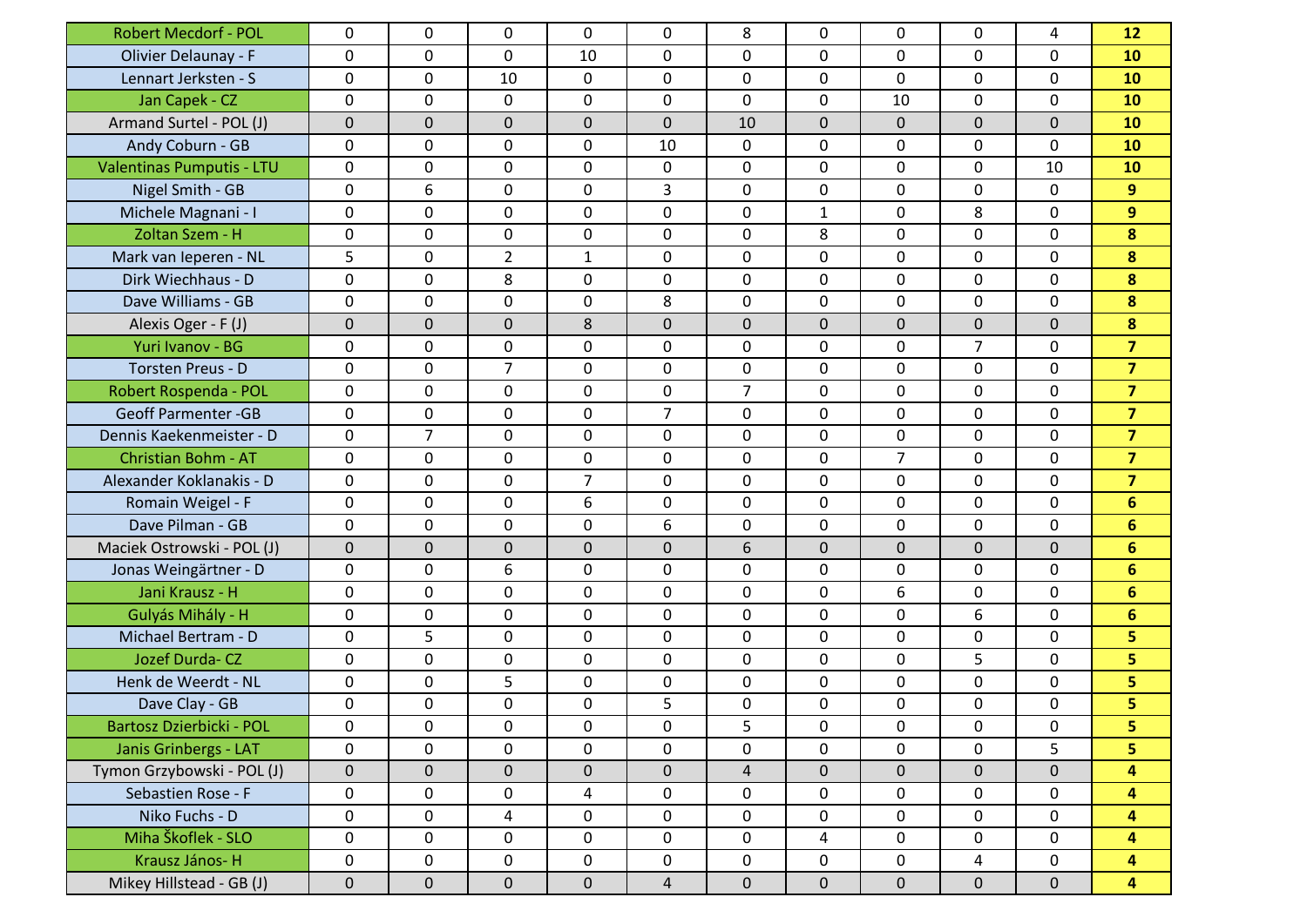| Gordon Copey - D            | $\mathbf{0}$ | 0            | 0            | 0              | $\mathbf{0}$   | 0            | $\mathbf{0}$   | 4              | $\Omega$       | $\Omega$     | 4                       |
|-----------------------------|--------------|--------------|--------------|----------------|----------------|--------------|----------------|----------------|----------------|--------------|-------------------------|
| Kucera Chistian sen-AT      | $\mathbf{0}$ | $\Omega$     | 0            | $\Omega$       | $\Omega$       | 0            | $\mathbf{0}$   | 0              | 3              | $\mathbf{1}$ | 4                       |
| Sebastien Videmont - F      | $\mathbf{0}$ | $\mathbf{0}$ | 0            | 3              | $\mathbf{0}$   | $\Omega$     | $\mathbf{0}$   | 0              | $\mathbf{0}$   | $\Omega$     | $\overline{\mathbf{3}}$ |
| Krzysztof Zareba - POL      | 0            | $\mathbf{0}$ | 0            | $\Omega$       | $\mathbf{0}$   | 3            | $\mathbf{0}$   | 0              | $\mathbf{0}$   | $\Omega$     | $\overline{\mathbf{3}}$ |
| Alexander Sidorkin - RUS    | $\mathbf{0}$ | $\mathbf{0}$ | 0            | $\mathbf{0}$   | $\mathbf{0}$   | 0            | $\mathbf{0}$   | $\mathbf{0}$   | $\mathbf{0}$   | 3            | 3 <sup>1</sup>          |
| Szem Zoltán - H             | $\mathbf{0}$ | $\mathbf{0}$ | 0            | $\mathbf{0}$   | $\mathbf{0}$   | 0            | $\mathbf{0}$   | $\mathbf{0}$   | $\overline{2}$ | $\Omega$     | 2 <sup>1</sup>          |
| Mathieu Batte - F           | $\mathbf{0}$ | 0            | 0            | $\overline{2}$ | $\mathbf{0}$   | $\Omega$     | $\mathbf{0}$   | $\mathbf{0}$   | $\Omega$       | $\Omega$     | 2 <sup>1</sup>          |
| Henrikas Visockas - LTU     | 0            | 0            | $\mathbf{0}$ | $\mathbf{0}$   | $\mathbf{0}$   | 2            | $\mathbf{0}$   | 0              | $\Omega$       | $\Omega$     | 2 <sup>1</sup>          |
| <b>Helmut Schramel - AT</b> | 0            | $\mathbf{0}$ | 0            | $\Omega$       | $\Omega$       | 0            | $\mathbf{0}$   | $\overline{2}$ | $\Omega$       | $\Omega$     | $\overline{2}$          |
| Corrado Magnani - I         | $\mathbf{0}$ | $\mathbf{0}$ | 0            | $\mathbf{0}$   | $\mathbf{0}$   | 0            | $\overline{2}$ | 0              | $\mathbf{0}$   | $\Omega$     | 2 <sup>1</sup>          |
| Tony Ball - GB              | 0            | $\mathbf{0}$ | 0            | $\Omega$       | $\overline{2}$ | 0            | $\mathbf{0}$   | 0              | $\mathbf{0}$   | $\Omega$     | $\overline{2}$          |
| Lenka Zvalova - SK          | 0            | $\mathbf{0}$ | 0            | 0              | $\mathbf{0}$   | 0            | $\mathbf{0}$   | 0              | $\mathbf{1}$   | $\Omega$     | 1                       |
| Kjell Gunnar Noddeland - N  | $\mathbf{0}$ | 0            |              | 0              | $\mathbf{0}$   | 0            | $\mathbf{0}$   | $\mathbf{0}$   | $\Omega$       | $\Omega$     | $\mathbf{1}$            |
| Ian Folkson - GB            | $\mathbf 0$  | $\mathbf{0}$ | 0            | $\Omega$       | $\mathbf{1}$   | 0            | $\mathbf{0}$   | $\mathbf{0}$   | $\Omega$       | $\Omega$     | $\mathbf{1}$            |
| Harald Pokorny - AT         | $\mathbf{0}$ | $\mathbf{0}$ | 0            | $\Omega$       | $\mathbf{0}$   | 0            | 0              | 1              | $\mathbf{0}$   | $\Omega$     | $\mathbf{1}$            |
| Agata Chmielewska - POL (J) | $\mathbf 0$  | $\mathbf 0$  | 0            | 0              | $\mathbf 0$    | $\mathbf{1}$ | $\mathbf 0$    | $\mathbf 0$    | $\mathbf 0$    | $\mathbf 0$  | $\mathbf{1}$            |
|                             |              |              |              |                |                |              |                |                |                |              |                         |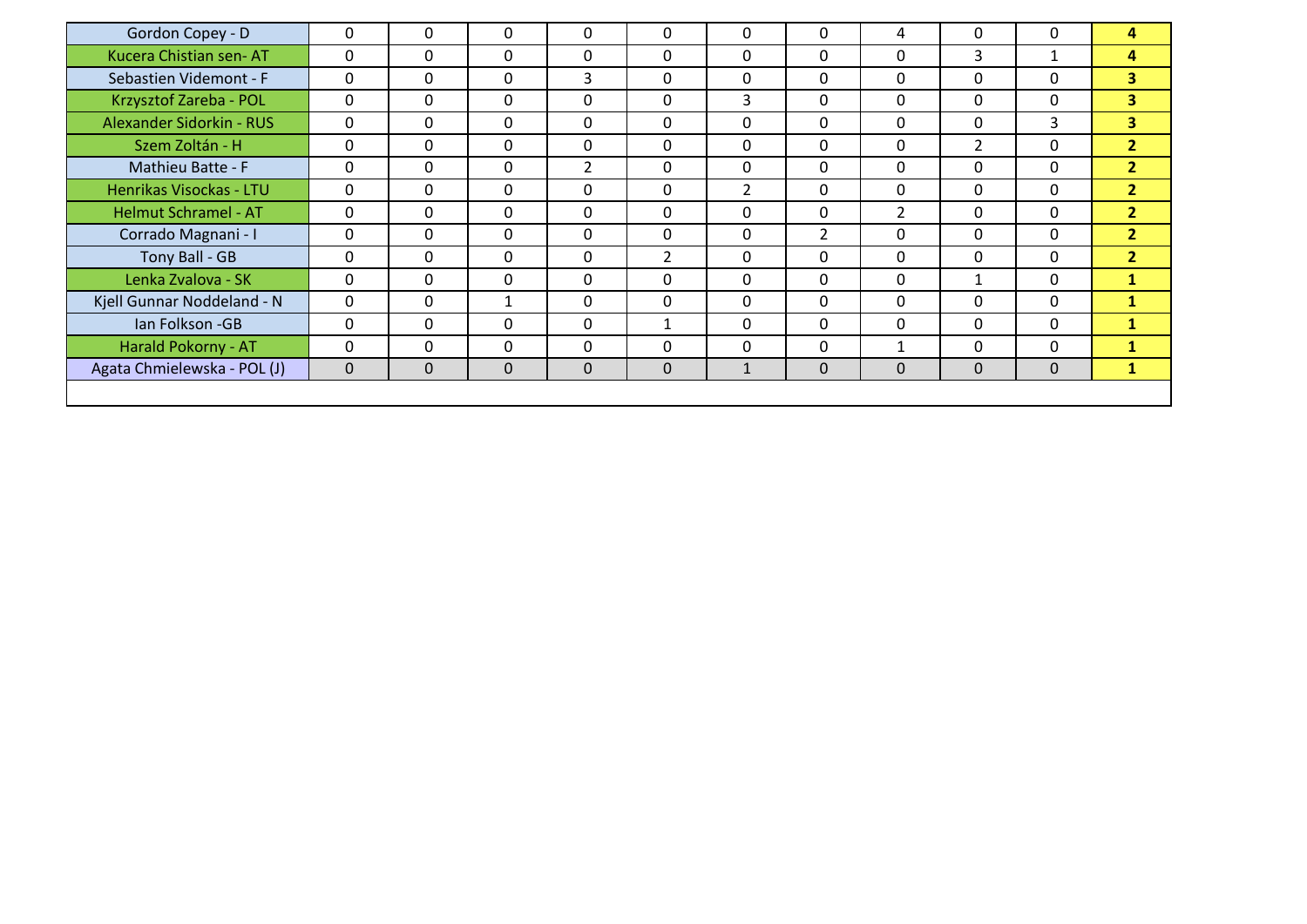| <b>Endurance</b><br><b>7.5cc</b> | Goniago        | Dessau         | trantem      | Southures      |             | Northampton<br>Klecter | Jelenie        | Schlems      | Orostata    | Kutt           |           |
|----------------------------------|----------------|----------------|--------------|----------------|-------------|------------------------|----------------|--------------|-------------|----------------|-----------|
| Winfried Ott - D                 | 15             | 20             | 20           | 0              | $\Omega$    | 0                      | $\overline{7}$ | 0            | 0           | 6              | 55        |
| Andras Berta - H                 | $\overline{2}$ | $\mathbf 0$    | 0            | $\mathbf 0$    | 0           | 0                      | 0              | 4            | 20          | 20             | 44        |
| <b>Robert Daniel - GB</b>        | 0              | $\overline{7}$ | 0            | 12             | 20          | 0                      | 0              | 0            | 0           | 0              | 39        |
| Evert De Ronde Jr - NL           | 0              | $\mathbf 0$    | 15           | 10             | 12          | $\mathbf 0$            | 0              | $\mathbf 0$  | $\mathbf 0$ | 0              | 37        |
| Mauro Braghieri - I              | 20             | 0              | 10           | 0              | 0           | 0                      | 3              | 0            | 0           | 0              | 33        |
| Markus Schwab - D                | 5              | 3              | 0            | 0              | 0           | 0                      | 20             | 5            | $\mathbf 0$ | 5              | 30        |
| Gabriele Belletti - I            | 12             | $\mathbf 0$    | $\mathbf{0}$ | $\Omega$       | 0           | 0                      | 15             | 0            | 0           | $\Omega$       | 27        |
| Ludo Smeets - B                  | 7              | 12             | 3            | 6              | 5           | 0                      | 0              | 0            | 0           | 0              | 25        |
| Martin Fields - GB               | 0              | $\mathbf{0}$   | 0            | 15             | 10          | 0                      | 0              | $\mathbf{0}$ | $\mathbf 0$ | 0              | 25        |
| <b>Roland Racz-AT</b>            | 0              | 0              | 0            | 0              | 0           | 0                      | 6              | 6            | 12          | 3              | 24        |
| <b>Ryszard Dziergwa - POL</b>    | 6              | 0              | 0            | 8              | 0           | 0                      | 8              | 0            | 0           | $\overline{7}$ | 23        |
| Julijan Golavsek - SLO           | 0              | $\mathbf 0$    | 0            | 0              | $\mathbf 0$ | 0                      | 10             | $\mathbf{1}$ | $\mathbf 0$ | 12             | 23        |
| David Sticka - CZ                | 0              | $\mathbf 0$    | 0            | 0              | 0           | $\overline{2}$         | 0              | 20           | 0           | 0              | 22        |
| Maxime Chadeffaud - F            | $\mathbf{1}$   | $\mathbf{0}$   | 0            | 20             | 0           | 0                      | 0              | $\mathbf{0}$ | 0           | $\Omega$       | 21        |
| Christian Kucera - AT (J)        | $\mathbf 0$    | $\mathbf 0$    | 0            | $\mathbf 0$    | $\mathbf 0$ | $\mathbf 0$            | 4              | 15           | $\mathbf 0$ | $\mathbf{1}$   | 20        |
| Maciej Szymański - POL           | 0              | $\mathbf 0$    | 0            | 0              | 0           | 12                     | 0              | 0            | $\mathbf 0$ | 8              | 20        |
| Michael Bertram - D              | 3              | 15             | 0            | 0              | $\mathbf 0$ | 0                      | 0              | $\mathbf 0$  | 0           | 0              | 18        |
| Daniel Chmielewski - POL         | 0              | 0              | 0            | 0              | 0           | 16                     | 0              | 0            | 0           | 0              | <b>16</b> |
| Uros Skoflek - SLO               | 4              | $\mathbf{0}$   | 0            | 0              | 0           | 0                      | 0              | 12           | $\mathbf 0$ | 0              | 16        |
| Gyula Nobik - H                  | 0              | 0              | 0            | 0              | 0           | 0                      | 0              | 0            | 15          | 0              | 15        |
| <b>Martin Hillstead - GB</b>     | 0              | $\mathbf 0$    | 0            | 0              | 15          | 0                      | 0              | 0            | 0           | 0              | 15        |
| Valentinas Pumputis - LTU        | 0              | $\mathbf 0$    | 0            | 0              | 0           | 0                      | 0              | 0            | $\mathbf 0$ | 15             | 15        |
| Joachim Hof-D                    | 0              | 0              | 0            | $\overline{2}$ | 0           | 0                      | 12             | 0            | 0           | 0              | 14        |
| Janez Melanšek- SLO              | 0              | $\mathbf{0}$   | 0            | 0              | 0           | 0                      | 5              | $\mathbf{0}$ | 8           | 0              | 13        |
| Michele Magnani - I              | 0              | 0              | 0            | 0              | 0           | 0                      | $\overline{2}$ | 3            | 6           | 4              | 13        |
| Zvalova Lenka - SK               | 0              | $\mathbf 0$    | 0            | 0              | 0           | 0                      | 0              | $\mathbf 0$  | 3           | 10             | 13        |
| Robert Andersson - S             | 0              | $\mathbf 0$    | 12           | 0              | 0           | 0                      | 0              | $\mathbf 0$  | $\mathbf 0$ | 0              | 12        |
| Klaus Copey - D                  | 0              | 0              | 0            | 0              | 0           | 0                      | 0              | 10           | 0           | $\overline{2}$ | 12        |
| Yvan Costa - F                   | 10             | $\mathbf 0$    | 0            | $\mathbf{1}$   | $\mathbf 0$ | 0                      | 0              | 0            | $\mathbf 0$ | 0              | 11        |
| Frank Ciechański - POL           | 0              | 10             | 0            | 0              | $\mathbf 0$ | 0                      | 0              | $\mathsf 0$  | $\mathbf 0$ | $\mathbf 0$    | 10        |
| Artur Kamiński - POL             | 0              | $\mathbf 0$    | 0            | $\mathbf 0$    | $\mathbf 0$ | 10                     | $\mathsf{O}$   | $\mathbf 0$  | $\mathbf 0$ | $\mathbf 0$    | 10        |
| Thomas Polte - D                 | 0              | $\overline{2}$ | 0            | 0              | $\mathbf 0$ | $\mathsf{O}$           | 0              | 8            | $\mathbf 0$ | $\mathbf 0$    | 10        |
| Csaba Szilágyi - H               | 0              | 0              | 0            | 0              | 0           | 0                      | 0              | $\mathbf 0$  | 10          | $\mathbf 0$    | 10        |
| Alexandar Zdarvkov - BG          | 8              | $\mathbf 0$    | 0            | 0              | $\mathbf 0$ | 0                      | 0              | $\mathbf 0$  | 0           | $\mathbf 0$    | 8         |
| Giuliano Ott - D                 | 0              | 8              | $\mathbf 0$  | $\mathbf 0$    | $\mathbf 0$ | $\mathbf 0$            | $\mathsf{O}$   | $\mathbf 0$  | $\mathbf 0$ | $\mathbf 0$    | 8         |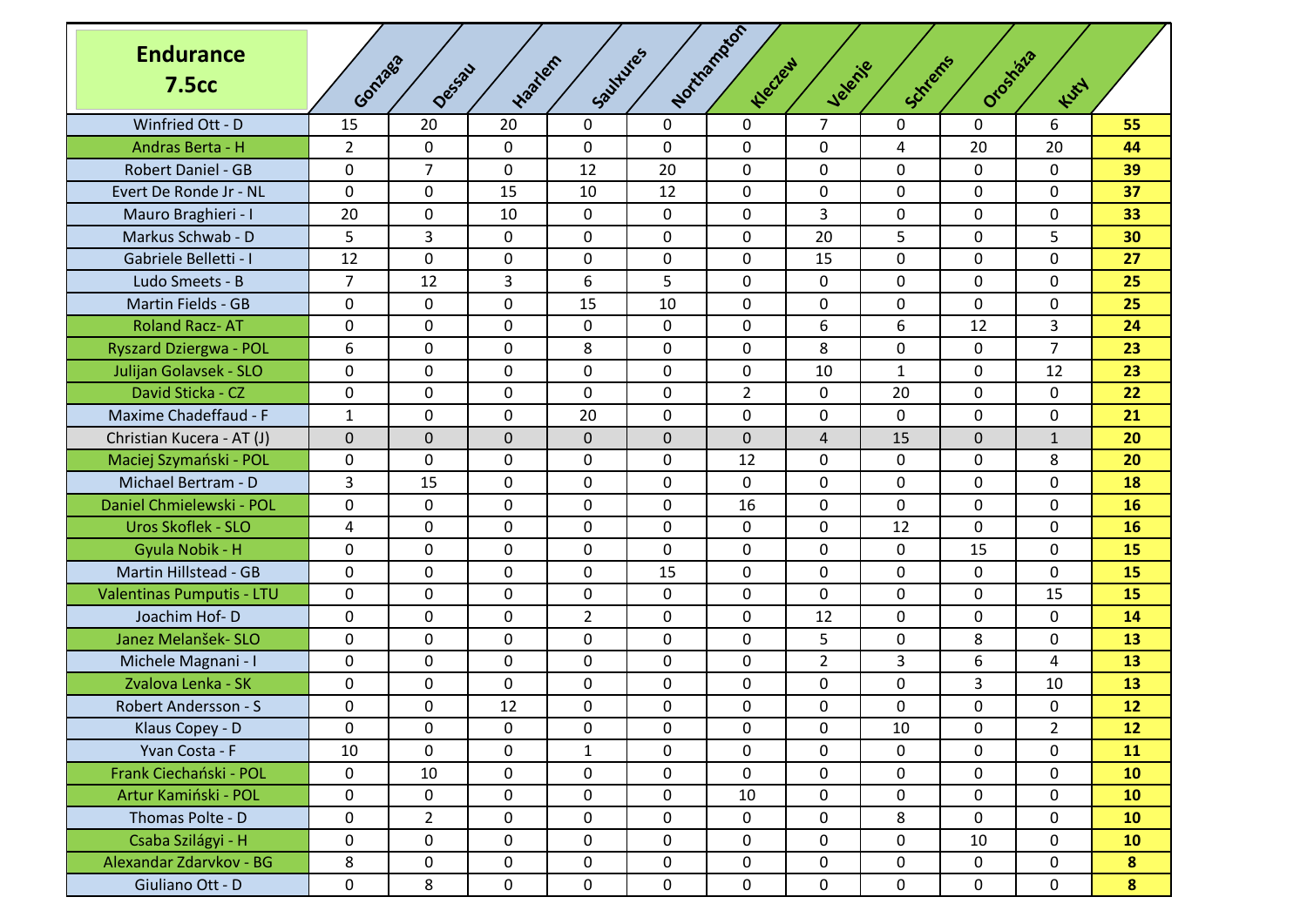| Yuri Le Noble - NL            | $\mathbf{0}$ | $\mathbf{0}$ | 8              | 0              | $\mathbf{0}$   | 0              | 0            | $\mathbf{0}$   | $\Omega$       | $\mathbf{0}$ | 8                       |
|-------------------------------|--------------|--------------|----------------|----------------|----------------|----------------|--------------|----------------|----------------|--------------|-------------------------|
| Arkadiusz Sutkowski - POL     | $\mathbf{0}$ | $\mathbf{0}$ | 0              | 0              | 0              | 8              | 0            | $\mathbf{0}$   | $\mathbf 0$    | $\mathbf{0}$ | 8                       |
| Mick Szebeko - GB             | 0            | 0            | 0              | 0              | 8              | 0              | 0            | 0              | 0              | $\mathbf{0}$ | 8                       |
| Kjell Gunnar Noddeland - N    | $\mathbf{0}$ | 0            | $\overline{7}$ | 0              | 0              | 0              | 0            | 0              | 0              | $\mathbf{0}$ | $\overline{7}$          |
| Robert Rospenda - POL         | $\mathbf 0$  | 0            | $\mathbf 0$    | $\mathbf 0$    | 0              | $\overline{7}$ | $\mathbf 0$  | $\mathbf 0$    | 0              | $\mathbf 0$  | $\overline{7}$          |
| Mark Van Ieperen - NL         | $\mathbf{0}$ | 0            | $\mathbf 0$    | $\overline{7}$ | 0              | 0              | 0            | 0              | 0              | $\mathbf{0}$ | $\overline{7}$          |
| Pavel Raska - AT              | $\mathbf{0}$ | 0            | $\mathbf 0$    | 0              | $\mathbf 0$    | 0              | 0            | $\overline{7}$ | $\mathbf 0$    | $\mathbf{0}$ | $\overline{7}$          |
| Vilius Bagdonavicius - LTU    | 0            | 0            | $\mathbf 0$    | 0              | 0              | 0              | 0            | 0              | 7              | $\mathbf{0}$ | $\overline{7}$          |
| Dean Lord - GB                | $\mathbf{0}$ | 0            | $\mathbf 0$    | $\mathbf 0$    | $\overline{7}$ | 0              | 0            | 0              | 0              | $\mathbf{0}$ | $\overline{7}$          |
| <b>Victor Znachenok - BLR</b> | $\mathbf 0$  | 6            | $\mathbf 0$    | $\mathbf 0$    | 0              | 0              | $\mathbf 0$  | 0              | 0              | $\mathbf 0$  | $6\phantom{1}$          |
| Mathias Hof-D                 | 0            | 0            | 6              | 0              | 0              | 0              | 0            | 0              | 0              | 0            | 6                       |
| Marek Zelech - POL            | $\mathbf{0}$ | 0            | $\mathbf 0$    | 0              | $\mathbf 0$    | 6              | 0            | 0              | $\mathbf 0$    | $\mathbf{0}$ | $6\phantom{1}$          |
| <b>Geoff Parmenter - GB</b>   | 0            | 0            | 0              | 0              | 6              | 0              | 0            | 0              | 0              | $\mathbf{0}$ | $6\phantom{1}$          |
| Reiner Kaekenmeister - D      | $\mathbf 0$  | 5            | $\mathbf 0$    | $\mathbf 0$    | $\mathbf 0$    | 0              | $\mathbf 0$  | $\mathbf 0$    | 0              | $\mathbf 0$  | 5                       |
| Ross Waumsley - GB            | $\mathbf 0$  | $\mathbf{0}$ | 5              | $\mathbf 0$    | 0              | 0              | $\mathbf 0$  | 0              | 0              | $\mathbf 0$  | 5                       |
| Maciek Ostrowski - POL (J)    | $\mathbf 0$  | 0            | 0              | $\mathbf 0$    | $\mathbf 0$    | 5              | $\mathbf 0$  | $\mathbf 0$    | $\mathbf 0$    | $\mathbf{0}$ | 5                       |
| Dieter Smeets - B             | $\mathbf{0}$ | $\mathbf 0$  | $\mathbf 0$    | 5              | $\mathbf 0$    | 0              | 0            | 0              | $\mathbf 0$    | $\mathbf{0}$ | 5                       |
| <b>Istvan Nemeth - H</b>      | 0            | 0            | 0              | $\mathbf 0$    | 0              | 0              | 0            | 0              | 5              | 0            | 5                       |
| Piotr Szymański - POL         | $\mathbf{0}$ | 4            | $\mathbf 0$    | $\mathbf 0$    | 0              | 0              | $\mathbf 0$  | 0              | 0              | $\mathbf 0$  | 4                       |
| Sander Kindt - B              | $\mathbf{0}$ | 0            | 4              | $\mathbf 0$    | 0              | 0              | $\mathbf 0$  | 0              | 0              | $\mathbf 0$  | 4                       |
| Agata Chmielewska - POL (J)   | $\mathbf 0$  | 0            | 0              | $\mathbf 0$    | $\mathbf 0$    | $\overline{4}$ | $\mathbf 0$  | $\mathbf 0$    | $\mathbf 0$    | $\mathbf{0}$ | 4                       |
| Patrick Oger - F              | $\mathbf{0}$ | 0            | $\mathbf 0$    | 4              | $\mathbf 0$    | 0              | 0            | 0              | $\mathbf 0$    | $\mathbf{0}$ | 4                       |
| <b>Nikolay Zagorchev - BG</b> | 0            | 0            | $\mathbf 0$    | $\mathbf 0$    | 0              | 0              | 0            | 0              | 4              | $\mathbf{0}$ | 4                       |
| Dave Pilman - GB              | $\mathbf 0$  | 0            | $\mathbf 0$    | $\mathbf 0$    | 4              | 0              | 0            | $\mathbf 0$    | 0              | $\mathbf 0$  | 4                       |
| Marek Walczak - POL           | 0            | 0            | $\mathbf 0$    | $\pmb{0}$      | 0              | 3              | 0            | 0              | 0              | $\mathbf{0}$ | $\overline{\mathbf{3}}$ |
| <b>Edouard Cardinale - F</b>  | 0            | 0            | 0              | 3              | 0              | 0              | 0            | 0              | 0              | 0            | $\overline{\mathbf{3}}$ |
| Mick Fields - GB              | $\mathbf{0}$ | 0            | $\mathbf 0$    | 0              | 3              | 0              | 0            | 0              | $\mathbf 0$    | $\mathbf{0}$ | $\overline{\mathbf{3}}$ |
| <b>Wojciech Sznerch - POL</b> | 0            | 0            | $\mathbf 0$    | 0              | 0              | $\overline{2}$ | 0            | 0              | 0              | 0            | $\overline{2}$          |
| <b>Tarr Tamas - H</b>         | $\mathbf 0$  | 0            | $\mathbf 0$    | $\mathbf 0$    | $\mathbf 0$    | 0              | 0            | $\overline{2}$ | 0              | $\mathbf{0}$ | $\overline{2}$          |
| Martijn Wolfs - NL            | 0            | 0            | $\overline{2}$ | $\pmb{0}$      | 0              | 0              | 0            | 0              | 0              | 0            | $\overline{2}$          |
| Alexander Zotter - D          | 0            | 0            | 0              | 0              | 0              | 0              | 0            | 0              | $\overline{2}$ | 0            | 2 <sup>1</sup>          |
| <b>Steve Clements - GB</b>    | $\mathbf 0$  | $\mathbf 0$  | 0              | $\mathbf 0$    | $\overline{2}$ | 0              | 0            | $\mathbf 0$    | $\mathbf 0$    | $\mathbf 0$  | $\overline{2}$          |
| Renzo Belleti - I             | $\mathbf 0$  | $\mathbf{0}$ | 0              | $\mathbf 0$    | $\mathbf{0}$   | 0              | $\mathbf{1}$ | $\mathbf{0}$   | 0              | $\mathbf 0$  | $\mathbf{1}$            |
| Volker Preuß - D              | $\mathbf 0$  | $\mathbf{1}$ | 0              | $\mathbf 0$    | $\mathbf 0$    | $\mathbf 0$    | $\mathsf{O}$ | $\mathbf{0}$   | 0              | $\mathsf{O}$ | $\mathbf{1}$            |
| Barnabas Kiss - H             | $\mathsf{O}$ | $\mathbf 0$  | $\mathsf{O}$   | $\mathbf 0$    | $\mathbf 0$    | $\mathbf 0$    | $\mathsf{O}$ | $\mathbf 0$    | $\mathbf{1}$   | $\mathsf{O}$ | $\mathbf{1}$            |
| Dave Williams - GB            | $\mathsf{O}$ | $\mathbf 0$  | $\mathsf{O}$   | $\mathbf 0$    | $\mathbf{1}$   | $\mathbf 0$    | $\mathbf 0$  | 0              | 0              | $\mathbf 0$  | $\mathbf{1}$            |
| Julian Waumsley - GB          | $\mathbf 0$  | $\mathbf 0$  | $\mathbf{1}$   | $\mathbf 0$    | $\mathbf 0$    | $\mathbf 0$    | $\mathsf{O}$ | $\mathbf 0$    | 0              | $\mathbf 0$  | $\mathbf{1}$            |
|                               |              |              |                |                |                |                |              |                |                |              |                         |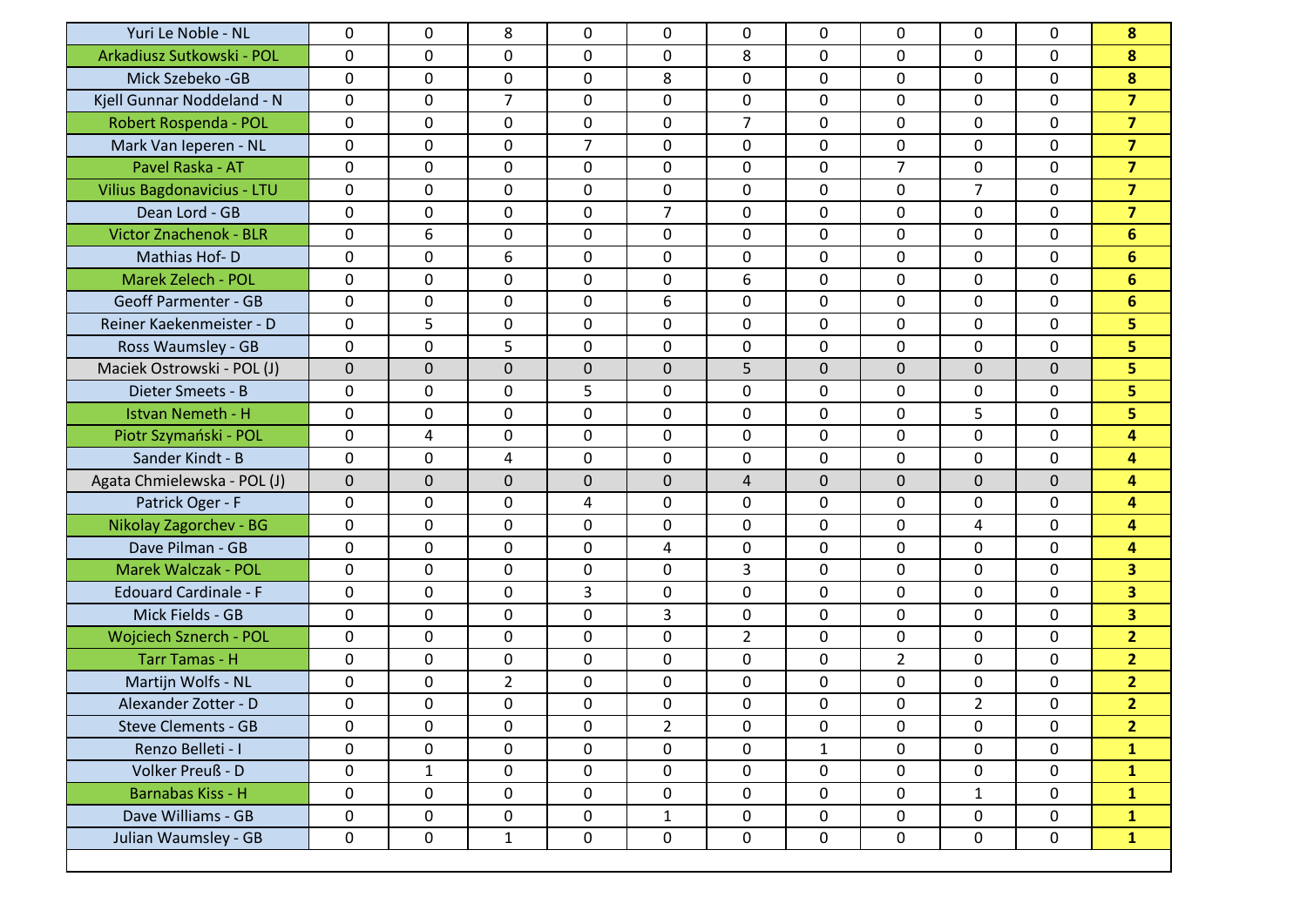| <b>Endurance</b><br><b>15cc</b> | Goniaga        | Dessau         | traction       | Southlies      |              | Northannon<br>Klecter | Jelenie        | Schlems      | Orostazia      | Kurt           |                |
|---------------------------------|----------------|----------------|----------------|----------------|--------------|-----------------------|----------------|--------------|----------------|----------------|----------------|
| Ludo Smeets - B                 | 10             | 20             | 0              | 8              | 15           | $\mathbf 0$           | 0              | $\mathbf{0}$ | 0              | $\mathbf 0$    | 45             |
| Zack Humphries - GB             | 0              | 3              | 20             | $\mathsf{O}$   | 20           | $\mathbf 0$           | 0              | 0            | 0              | $\Omega$       | 43             |
| Dieter Smeets - B               | 20             | $\overline{7}$ | 10             | 12             | 3            | $\mathbf 0$           | 0              | 0            | 0              | $\mathbf{0}$   | 42             |
| Erich Costa - F                 | $\overline{7}$ | $\mathbf 0$    | 15             | 15             | $\mathbf 0$  | $\mathbf 0$           | 0              | $\mathbf 0$  | 0              | $\mathbf 0$    | 37             |
| Christian Kucera - AT *         | $\mathbf 0$    | $\mathbf 0$    | 0              | $\mathbf{0}$   | $\mathbf 0$  | $\Omega$              | 6              | 15           | 0              | 15             | 36             |
| Maciej Duchiński - POL          | 0              | $\mathbf{0}$   | 0              | 0              | $\mathbf{0}$ | 15                    | 0              | $\mathbf{0}$ | 0              | 20             | 35             |
| Josef Durda - SK                | 0              | 0              | 0              | $\mathbf 0$    | 0            | 0                     | 8              | 6            | 20             | 5              | 34             |
| Seb Videmont - F                | 0              | $\mathbf 0$    | 12             | 20             | 0            | $\mathbf 0$           | 0              | 0            | 0              | $\mathbf 0$    | 32             |
| Gabriele Belletti - I           | 15             | $\mathbf 0$    | 0              | $\mathbf 0$    | 0            | $\mathbf 0$           | 12             | 0            | 0              | $\mathbf{0}$   | 27             |
| <b>Filip Tin Pazin - SRB</b>    | 0              | 0              | 0              | $\mathbf 0$    | 0            | 0                     | 20             | 3            | 0              | $\overline{2}$ | 25             |
| Kincok Michal - SK              | 0              | $\mathbf 0$    | 0              | 0              | 0            | $\mathbf 0$           | 5              | $\mathbf{0}$ | $\overline{7}$ | 12             | 24             |
| Gordon Copey - D                | 0              | 10             | 0              | $\mathbf 0$    | 0            | $\mathbf 0$           | $\overline{2}$ | 0            | 0              | 10             | 22             |
| David Sticka - CZ               | 0              | $\mathbf 0$    | 0              | 0              | 0            | $\mathbf 0$           | 0              | 20           | 0              | $\mathbf 0$    | 20             |
| Markus Schwab - D               | 0              | $\overline{2}$ | $\overline{7}$ | $\mathbf 0$    | 0            | $\mathbf 0$           | $\overline{7}$ | 0            | 0              | $\mathbf{0}$   | 16             |
| Valter Seljak - I               | 0              | 0              | 0              | 5              | 0            | 0                     | 10             | 0            | $\mathbf{1}$   | $\mathbf{0}$   | 16             |
| Stefan Veit - D                 | 0              | 15             | 0              | 0              | 0            | $\mathbf 0$           | 0              | $\mathbf{0}$ | 0              | $\mathbf{0}$   | 15             |
| Julius Hof - D                  | 0              | 0              | 0              | $\mathbf 0$    | 0            | 0                     | 15             | 0            | 0              | 0              | 15             |
| Siller Laszlo - H               | 0              | $\mathbf 0$    | 0              | 0              | 0            | $\mathbf 0$           | 0              | 0            | 15             | $\mathbf 0$    | 15             |
| Mauro Braghieri - I             | 5              | $\mathbf 0$    | 3              | 6              | 0            | $\mathbf 0$           | 0              | 0            | $\mathbf 0$    | $\mathbf{0}$   | 14             |
| <b>Maurizio Corsini - I</b>     | 12             | 0              | 0              | 0              | 0            | 0                     | 0              | 0            | 0              | $\mathbf{0}$   | 12             |
| Dennis Willimsky - D (J)        | $\mathbf 0$    | 12             | 0              | $\mathbf{0}$   | $\mathbf 0$  | 0                     | $\mathbf{0}$   | $\mathbf 0$  | $\mathbf{0}$   | $\Omega$       | 12             |
| Aad Bervoets - NL               | 0              | $\mathbf 0$    | 0              | $\mathbf 0$    | 0            | $\mathbf 0$           | 0              | 12           | 0              | $\mathbf 0$    | 12             |
| Petyo Rangelov - BG             | 0              | $\mathbf 0$    | 0              | 0              | 0            | $\mathbf 0$           | 0              | 0            | 12             | $\mathbf 0$    | 12             |
| <b>Martin Hillstead- GB</b>     | 0              | $\mathbf 0$    | 0              | 0              | 12           | $\mathbf 0$           | 0              | 0            | $\mathbf 0$    | $\mathbf{0}$   | 12             |
| Zbigniew Blaszczyk - POL        | 0              | 0              | 0              | $\mathbf 0$    | 0            | 11                    | 0              | 0            | 0              | $\mathbf{0}$   | 11             |
| Christian Hof - D               | 8              | $\mathbf 0$    | 0              | 3              | 0            | 0                     | 0              | 0            | 0              | $\mathbf{0}$   | 11             |
| Jan Theilmann - D               | 0              | $\mathbf{1}$   | 0              | $\overline{0}$ | 10           | $\mathbf 0$           | 0              | $\mathbf 0$  | 0              | $\mathbf 0$    | 11             |
| Michael Bertram - D             | 6              | 4              | 0              | 0              | 0            | $\mathbf 0$           | 0              | 0            | 0              | $\mathbf 0$    | 10             |
| Simon Carrier - F (J)           | $\pmb{0}$      | $\mathbf{0}$   | 0              | 10             | $\mathbf 0$  | $\overline{0}$        | $\mathbf 0$    | $\mathbf 0$  | 0              | $\mathbf{0}$   | 10             |
| Thomas SchotteIndreier - D      | 0              | 0              | 0              | $\mathbf 0$    | 0            | $\mathbf 0$           | 0              | 10           | 0              | $\mathbf 0$    | 10             |
| Barnabas Kiss - H               | 0              | $\mathbf 0$    | 0              | 0              | 0            | $\mathbf 0$           | 0              | 0            | 10             | $\mathbf 0$    | 10             |
| Adrian Chyla - POL              | 0              | $\mathbf 0$    | 0              | $\mathbf 0$    | 0            | 9                     | 0              | 0            | 0              | $\mathbf 0$    | 9 <sup>°</sup> |
| Mathias Hof - D                 | 0              | 8              | 0              | $\mathbf 0$    | $\mathbf 0$  | $\mathbf 0$           | 0              | 0            | 0              | $\mathbf 0$    | 8              |
| Richard den Hartog - NL         | 0              | $\mathbf 0$    | 8              | $\mathbf 0$    | 0            | $\mathbf 0$           | 0              | $\mathbf 0$  | $\mathbf 0$    | $\mathbf 0$    | 8              |
| Lutz Rainer Scholl - D          | 0              | $\mathsf 0$    | $\mathsf{O}$   | $\mathbf 0$    | 0            | $\mathbf 0$           | 0              | 8            | 0              | $\mathbf 0$    | 8              |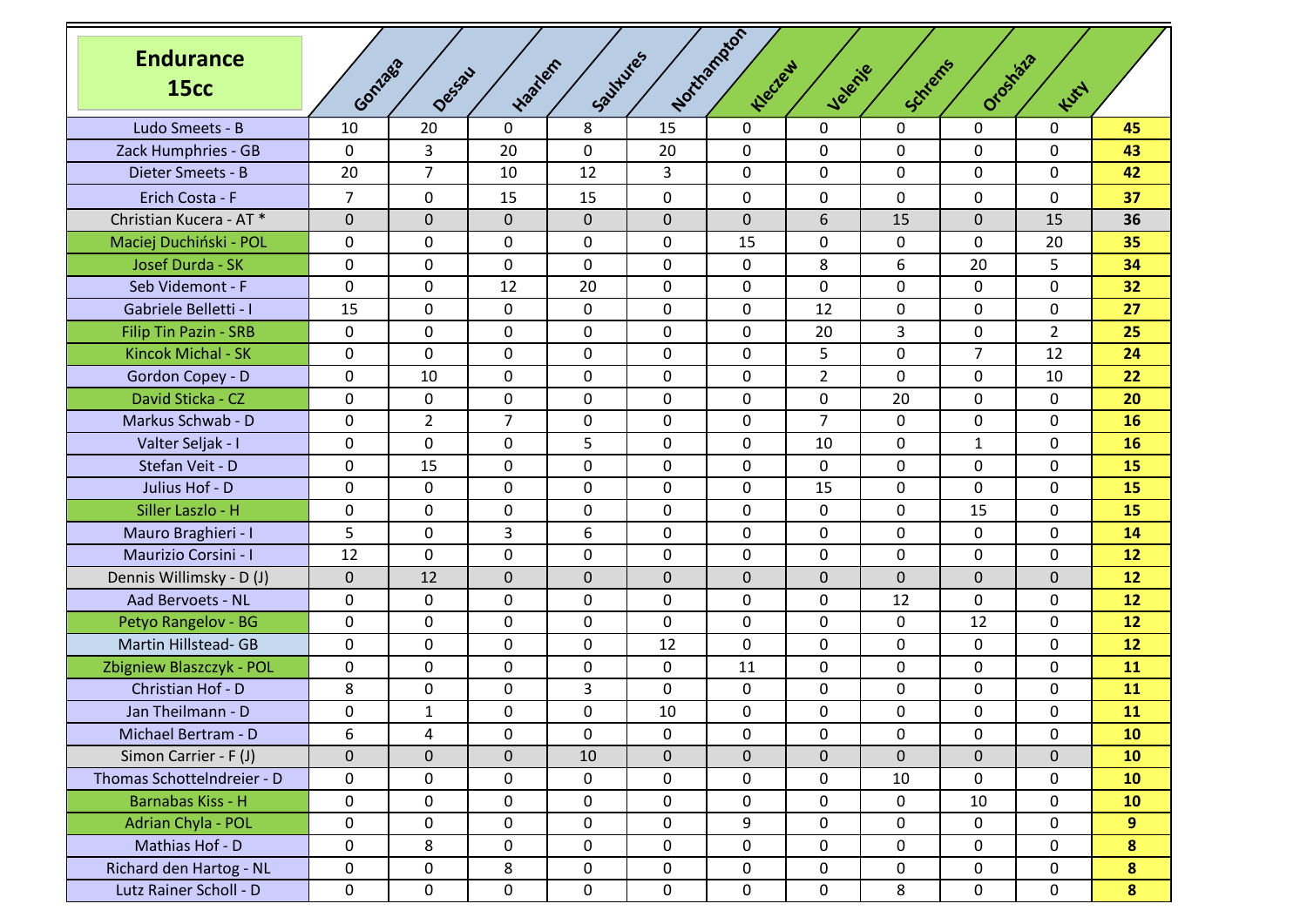| Klaus Copey - D             | 0            | 0           | 0                                                                             | 0              | 0              | 0              | $\mathbf{1}$ | $\overline{7}$ | 0              | 0              | 8                       |
|-----------------------------|--------------|-------------|-------------------------------------------------------------------------------|----------------|----------------|----------------|--------------|----------------|----------------|----------------|-------------------------|
| Ludek Matl - CZ             | 0            | $\mathbf 0$ | 0                                                                             | $\mathbf 0$    | $\mathbf{0}$   | 0              | 0            | 0              | 8              | 0              | 8                       |
| Nigel Smith - GB            | 0            | 0           | 0                                                                             | 0              | 8              | 0              | 0            | 0              | 0              | 0              | 8                       |
| <b>Roland Racz - AT</b>     | 0            | $\mathbf 0$ | 0                                                                             | $\mathbf 0$    | 0              | 0              | 0            | 5              | $\overline{2}$ | $\mathbf{1}$   | 8                       |
| Ladislav Zsalkovics - SK    | 0            | $\mathbf 0$ | 0                                                                             | $\mathbf 0$    | 0              | 0              | 0            | $\mathbf 0$    | $\mathbf 0$    | 8              | 8                       |
| <b>Robert Mecdorf - POL</b> | 0            | $\mathbf 0$ | $\mathbf 0$                                                                   | $\mathbf 0$    | 0              | 7 <sup>1</sup> | 0            | $\mathbf 0$    | $\mathbf 0$    | 0              | $\overline{7}$          |
| Tiziano Orsatti - SUI       | 4            | 0           | 0                                                                             | 0              | 0              | 0              | 3            | 0              | $\mathbf 0$    | 0              | $\overline{7}$          |
| Mark van Ieperen - NL       | 3            | 0           | 0                                                                             | 4              | 0              | 0              | 0            | 0              | 0              | 0              | $\overline{7}$          |
| Romain Weigel - F           | 0            | $\mathbf 0$ | 0                                                                             | $\overline{7}$ | 0              | 0              | 0            | $\mathbf 0$    | $\mathbf 0$    | 0              | $\overline{7}$          |
| Stefan Waligora - D         | 0            | 6           | 0                                                                             | $\mathbf 0$    | 0              | 0              | 0            | $\mathbf{1}$   | $\mathbf 0$    | 0              | $\overline{7}$          |
| Evert De Ronde Jr - NL      | $\mathbf{1}$ | 0           | $\mathbf{1}$                                                                  | $\overline{2}$ | 4              | 0              | 0            | $\mathbf 0$    | $\mathbf 0$    | 0              | $\overline{7}$          |
| <b>Robert Daniel - GB</b>   | 0            | 0           | 0                                                                             | $\mathbf 0$    | $\overline{7}$ | 0              | 0            | 0              | $\mathbf 0$    | 0              | $\overline{7}$          |
| Lukas Vitek - CZ            | 0            | 0           | 0                                                                             | 0              | 0              | 0              | 0            | $\mathbf 0$    | 0              | $\overline{7}$ | $\overline{7}$          |
| Christopher Hauenschild - D | 0            | $\mathbf 0$ | 6                                                                             | $\mathbf 0$    | 0              | 0              | 0            | $\mathbf 0$    | $\mathbf 0$    | 0              | $6\overline{6}$         |
| Arkadiusz Sutkowski - POL   | 0            | $\mathbf 0$ | 0                                                                             | $\mathbf 0$    | 0              | 6              | 0            | $\mathbf 0$    | $\mathbf 0$    | 0              | $6\overline{6}$         |
| <b>Helmut Schramel - AT</b> | 0            | 0           | 0                                                                             | $\mathbf 0$    | 0              | 0              | 4            | $\overline{2}$ | 0              | 0              | $6\phantom{a}$          |
| <b>Schmidt Robert - AT</b>  | 0            | $\mathbf 0$ | 0                                                                             | $\mathbf 0$    | 0              | 0              | 0            | 0              | 6              | 0              | 6                       |
| Mike Holliday - GB          | 0            | 0           | 0                                                                             | 0              | 6              | 0              | 0            | 0              | 0              | 0              | $6\phantom{1}$          |
| Thomas Polte - D            | 0            | $\mathbf 0$ | 0                                                                             | $\mathbf 0$    | 0              | 0              | 0            | $\mathbf 0$    | $\mathbf 0$    | 6              | $6\phantom{1}$          |
| Matthias Foll - D           | 0            | 5           | 0                                                                             | $\mathbf 0$    | $\mathbf{0}$   | 0              | 0            | $\mathbf 0$    | $\mathbf 0$    | 0              | 5                       |
| Sam Lincoln - GB            | 0            | 0           | 5                                                                             | $\mathbf 0$    | 0              | 0              | 0            | $\mathbf 0$    | 0              | 0              | 5                       |
| <b>Marek Walczak - POL</b>  | 0            | $\mathbf 0$ | 0                                                                             | $\mathbf 0$    | 0              | 5              | 0            | $\mathbf 0$    | $\mathbf 0$    | 0              | 5                       |
| <b>Beke Akos - SK</b>       | 0            | 0           | 0                                                                             | $\mathbf 0$    | 0              | 0              | 0            | 0              | 5              | 0              | 5                       |
| Terry Holmes - GB           | 0            | $\mathbf 0$ | 0                                                                             | $\mathbf 0$    | 5              | 0              | 0            | $\mathbf 0$    | $\mathbf 0$    | 0              | 5                       |
| Julijan Golavsek - SLO      | 0            | 0           | 0                                                                             | $\mathbf 0$    | 0              | 0              | 0            | 0              | $\Omega$       | 4              | 4                       |
| Phill Fields - GB           | 0            | 0           | 4                                                                             | $\mathbf 0$    | 0              | 0              | 0            | 0              | 0              | 0              | 4                       |
| Krzysztof Borysiuk - POL    | 0            | $\mathbf 0$ | 0                                                                             | $\mathbf 0$    | 0              | 4              | 0            | 0              | $\mathbf 0$    | 0              | $\overline{\mathbf{4}}$ |
| <b>Bohunil Smetak - CZ</b>  | 0            | 0           | 0                                                                             | 0              | 0              | 0              | 0            | 4              | 0              | 0              | 4                       |
| Vegh Sandor - H             | 0            | $\mathbf 0$ | 0                                                                             | $\mathbf 0$    | 0              | 0              | 0            | $\mathbf 0$    | 4              | 0              | 4                       |
| <b>Tomasz Traks - NL</b>    | 0            | 0           | $\mathbf 0$                                                                   | 0              | 0              | 3              | 0            | 0              | 0              | 0              | $\overline{\mathbf{3}}$ |
| ifj Balazs Istvan - H       | 0            | $\mathbf 0$ | 0                                                                             | 0              | 0              | 0              | 0            | $\mathbf 0$    | 3              | 0              | 3                       |
| Winfried Ott - D            | 0            | 0           | 0                                                                             | $\mathbf 0$    | 0              | 0              | 0            | 0              | 0              | 3              | 3 <sup>1</sup>          |
| Guido Spada - I             | $2^{\circ}$  | 0           | 0                                                                             | $\mathbf 0$    | 0              | 0              | 0            | 0              | 0              | 0              | 2 <sup>1</sup>          |
| Wim Vermeulen - B           | 0            | $\mathbf 0$ | $\overline{2}$                                                                | $\mathbf 0$    | 0              | 0              | 0            | $\mathbf 0$    | $\mathbf 0$    | 0              | 2 <sup>1</sup>          |
| Krzysztof Zareba - POL (J)  | $\pmb{0}$    | $\mathbf 0$ | 0                                                                             | $\mathbf 0$    | 0              | $\overline{2}$ | 0            | $\mathbf 0$    | $\mathbf 0$    | $\mathbf 0$    | $\overline{2}$          |
| Mikey Hillstead - GB (J)    | $\mathbf 0$  | 0           | $\overline{0}$                                                                | $\overline{0}$ | $2^{\circ}$    | $\overline{0}$ | 0            | 0              | $\mathbf 0$    | $\mathbf 0$    | 2 <sup>1</sup>          |
| Maxime Chadeffaud - F       | 0            | $\mathbf 0$ | 0                                                                             | $\mathbf{1}$   | $\mathbf 0$    | $\mathbf 0$    | 0            | $\mathbf 0$    | $\mathbf 0$    | $\mathsf{O}$   | $\mathbf{1}$            |
| Paul Adams - GB             | 0            | 0           | 0                                                                             | $\mathbf 0$    | $\mathbf{1}$   | $\mathbf 0$    | 0            | 0              | 0              | 0              | $\mathbf{1}$            |
|                             |              |             | * Competitor is not a member of iMBRA and therefore cannot receive a wildcard |                |                |                |              |                |                |                |                         |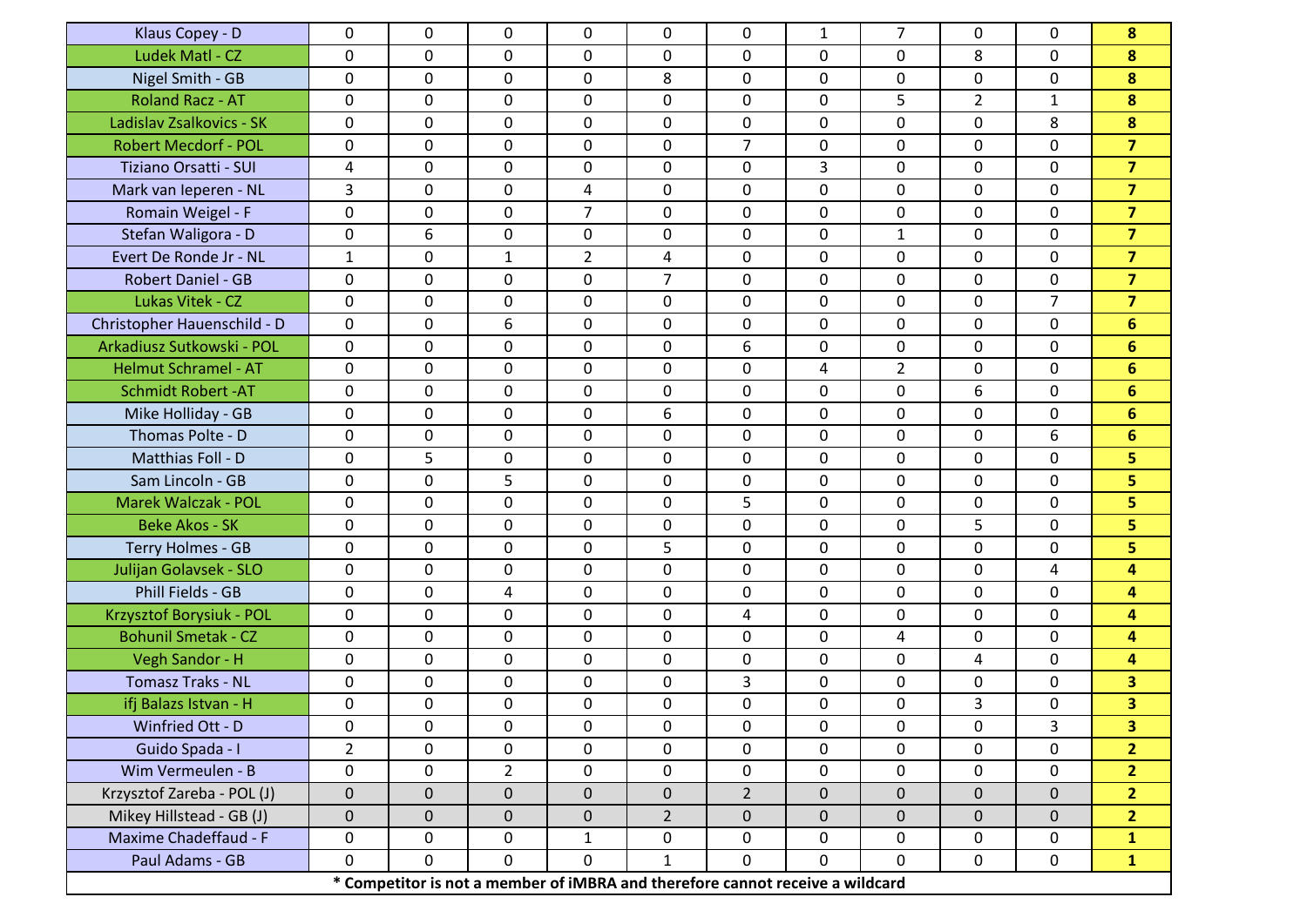| <b>Endurance</b><br>27cc | Gonzas         | Dessau         | tracher        | Southlies       |                | Northstaton<br>Klectery | Jelenie      | Schlems        | Orostata     | Kurt           |                 |
|--------------------------|----------------|----------------|----------------|-----------------|----------------|-------------------------|--------------|----------------|--------------|----------------|-----------------|
| Erich Costa - F          | $\overline{7}$ | $\mathbf 0$    | 20             | 20              | $\Omega$       | $\mathbf 0$             | 0            | $\mathbf 0$    | 0            | 0              | 47              |
| Dieter Smeets - B        | 20             | 6              | 10             | 6               | 12             | 0                       | 0            | $\mathbf 0$    | $\mathbf 0$  | $\Omega$       | 42              |
| Winfried Ott - D         | 0              | $\mathbf 0$    | 8              | 0               | 0              | 0                       | 20           | 4              | 0            | 12             | 40              |
| Adrian Tworuszka - POL   | 0              | $\mathbf 0$    | 0              | 0               | $\mathbf 0$    | 20                      | 0            | $\mathbf 0$    | $\mathbf 0$  | 20             | 40              |
| Mauro Braghieri - I      | 12             | 0              | 0              | 15              | $\mathbf{0}$   | 0                       | 12           | 0              | 0            | 0              | 39              |
| Ian Folkson - GB         | 0              | $\mathbf 0$    | 0              | 12              | 16             | 0                       | 0            | $\mathbf 0$    | $\mathbf 0$  | 0              | 28              |
| Danny Nicholls - B       | 0              | 20             | 0              | 7               | 0              | 0                       | 0            | 0              | 0            | 0              | 27              |
| Ronny Riedel - D         | 0              | 5              | 0              | 0               | 0              | 0                       | 0            | 20             | 0            | 0              | 25              |
| Janez Melanšek - SLO     | 0              | $\mathbf 0$    | 0              | 0               | $\mathbf 0$    | 0                       | 4            | $\overline{7}$ | 8            | $\overline{7}$ | 22              |
| Joachim Hof - D          | 6              | 10             | 4              | $\overline{2}$  | 0              | 0                       | 3            | 0              | $\mathbf 0$  | $\Omega$       | 20              |
| Kapocs Tibor - H         | 0              | $\mathbf 0$    | 0              | 0               | 0              | 0                       | 0            | $\mathbf 0$    | 20           | 0              | 20              |
| Ludek Matl - CZ          | 0              | 0              | 0              | 0               | 0              | 0                       | 0            | 0              | 5            | 15             | 20              |
| Christian Hof - D        | 3              | $\mathbf 0$    | 12             | 3               | 0              | 0                       | 0            | $\mathbf 0$    | 0            | 0              | 18              |
| Marko Koban - SLO        | 0              | $\mathbf 0$    | 0              | 0               | $\mathbf 0$    | 0                       | 8            | $\mathbf 0$    | $\mathbf 0$  | 10             | 18              |
| Stanislav Górka - POL    | 0              | 8              | $\mathbf{0}$   | 0               | 0              | 8                       | $\mathbf 0$  | 0              | 0            | $\Omega$       | 16              |
| Erno Szenasi - H         | 0              | $\mathbf 0$    | 0              | 0               | 0              | 0                       | 0            | 15             | $\mathbf{1}$ | 0              | 16              |
| Rainer Riedel - D        | 0              | 15             | 0              | 0               | 0              | 0                       | 0            | 0              | $\mathbf 0$  | $\mathbf{1}$   | 16              |
| Maurizio Corsini - I     | 15             | 0              | 0              | 0               | 0              | 0                       | 0            | $\mathbf 0$    | 0            | 0              | 15              |
| Steven Kindt - B         | 0              | $\mathbf 0$    | 15             | 0               | $\mathbf 0$    | 0                       | 0            | $\mathbf 0$    | $\mathbf 0$  | 0              | 15              |
| Tomasz Ostrowski - POL   | 0              | 0              | 0              | 0               | 0              | 15                      | 0            | 0              | 0            | $\Omega$       | 15              |
| Szenasi Noemi - H        | 0              | $\mathbf 0$    | 0              | 0               | 0              | 0                       | 15           | $\mathbf 0$    | $\mathbf 0$  | 0              | 15              |
| Boros Zoltan - H         | 0              | 0              | 0              | 0               | 0              | 0                       | 0            | 0              | 15           | 0              | 15              |
| Valter Seljak - I        | 5              | $\mathbf 0$    | $\overline{7}$ | $\mathbf{1}$    | 0              | $\mathbf 0$             | $\mathbf{1}$ | $\mathbf 0$    | $\mathbf 0$  | $\overline{2}$ | 14              |
| Frank Jahnich-D          | 0              | 12             | 0              | 0               | $\mathbf 0$    | 0                       | 0            | $\mathbf 0$    | $\mathbf 0$  | 0              | 12              |
| Robert Sarzala - POL     | 0              | 0              | 0              | 0               | 0              | 12                      | 0            | 0              | 0            | 0              | 12              |
| Michael Roder - D        | 0              | $\overline{7}$ | 0              | 5               | 0              | 0                       | 0            | 0              | 0            | 0              | 12              |
| Zdenek Zarovski - CZ     | 0              | $\mathbf 0$    | 0              | 0               | 0              | 0                       | 0            | 12             | 0            | $\Omega$       | 12              |
| Höbe Szilveszter - H     | 0              | $\mathbf 0$    | $\mathbf 0$    | $\mathsf{O}$    | $\mathbf 0$    | $\mathsf{O}$            | $\mathsf{O}$ | $\mathbf 0$    | 12           | $\mathbf 0$    | 12              |
| James Taylor - GB        | 0              | $\mathbf 0$    | $\mathbf{1}$   | $\mathsf{O}$    | 10             | $\mathbf 0$             | $\mathbf 0$  | $\mathbf 0$    | $\mathbf 0$  | $\mathbf 0$    | 11              |
| <b>Roland Racz-AT</b>    | 0              | 0              | 0              | 0               | $\mathbf 0$    | 0                       | 5            | 5              | $\mathbf{1}$ | $\mathbf 0$    | 11              |
| Dave Marles - GB         | 0              | $\mathbf 0$    | 3              | $\mathsf{O}$    | $\overline{7}$ | $\mathsf{O}$            | 0            | $\mathbf 0$    | $\mathbf 0$  | 0              | 10 <sub>1</sub> |
| Alessandro Rufo - I      | 10             | 0              | 0              | $\mathbf 0$     | 0              | 0                       | 0            | 0              | 0            | $\mathbf 0$    | 10              |
| Adam Cienciala - D       | $\mathsf{O}$   | 0              | 0              | $\mathsf{O}$    | $\mathbf 0$    | 10                      | $\mathbf 0$  | $\mathbf 0$    | $\mathbf 0$  | $\mathbf 0$    | 10 <sub>1</sub> |
| Renzo Belletti - I       | 0              | $\mathbf 0$    | 0              | $\mathsf{O}$    | $\mathbf 0$    | $\mathbf 0$             | 10           | $\mathbf 0$    | $\mathbf 0$  | $\mathbf 0$    | 10 <sub>1</sub> |
| Julius Hof - D           | 0              | $\mathbf 0$    | $\mathsf{O}$   | 10 <sup>°</sup> | $\mathbf 0$    | $\mathsf{O}$            | $\mathbf 0$  | $\mathbf 0$    | $\mathbf 0$  | $\mathbf 0$    | 10 <sub>1</sub> |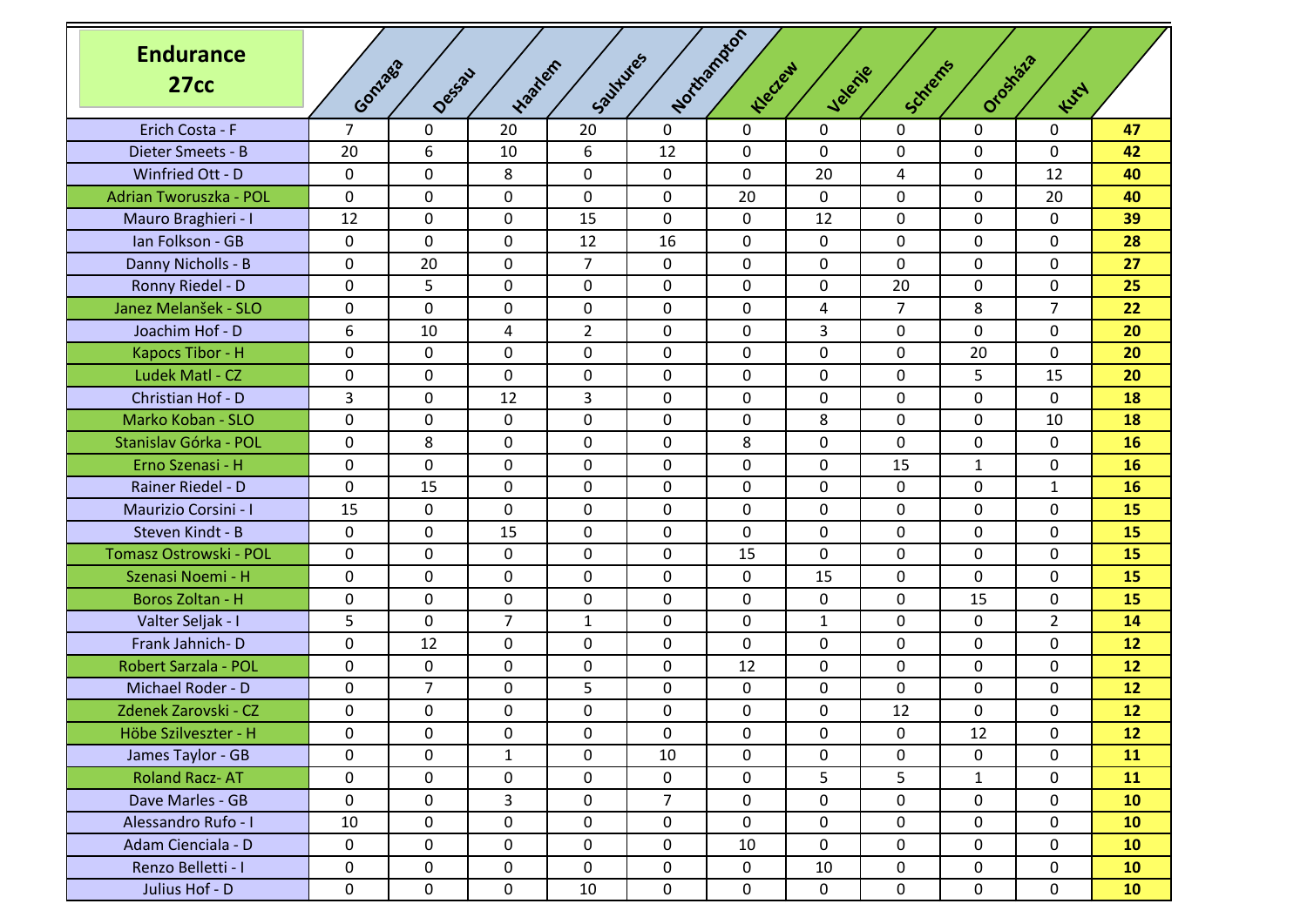| Petr Vanerka - CZ           | 0              | 0              | 0              | 0           | $\mathbf{0}$   | 0              | 0              | 10             | 0              | $\mathbf 0$  | 10                      |
|-----------------------------|----------------|----------------|----------------|-------------|----------------|----------------|----------------|----------------|----------------|--------------|-------------------------|
| Pop Claudiu - ROM           | 0              | $\mathbf 0$    | 0              | $\mathbf 0$ | $\mathbf 0$    | 0              | 0              | 0              | 10             | $\mathbf 0$  | 10                      |
| Soos Vince - H              | 0              | 0              | 0              | 0           | 0              | 0              | 0              | 0              | 4              | 6            | 10                      |
| Terry Holmes - GB           | 0              | $\mathbf 0$    | 0              | $\mathbf 0$ | 8              | 0              | $\mathbf 0$    | 0              | 0              | $\mathbf{0}$ | 8                       |
| Plamen Zdarvkov - BG        | 8              | 0              | 0              | 0           | $\mathbf{0}$   | 0              | 0              | $\mathbf{0}$   | 0              | $\mathbf{0}$ | 8                       |
| Gabriele Belletti - I       | $\overline{2}$ | 0              | 0              | 0           | 0              | 0              | 6              | 0              | 0              | $\mathbf{0}$ | 8                       |
| Alain Blayer - F            | 0              | $\mathbf 0$    | 0              | 8           | 0              | 0              | 0              | 0              | 0              | 0            | 8                       |
| Jaroslav Sticka - CZ        | 0              | $\mathbf 0$    | 0              | 0           | 0              | 0              | 0              | 8              | $\Omega$       | $\mathbf{0}$ | 8                       |
| Alexander Sidorkin - RUS    | $\mathbf{0}$   | $\mathbf 0$    | 0              | 0           | $\mathbf{0}$   | 0              | 0              | 0              | 0              | 8            | 8                       |
| Pawel Gawroński - POL       | 0              | 0              | 0              | 0           | $\mathbf{0}$   | $\overline{7}$ | 0              | 0              | 0              | $\mathbf{0}$ | $\overline{7}$          |
| Hőbe Hici Sr - H            | $\mathbf{0}$   | $\mathbf 0$    | 0              | 0           | $\mathbf 0$    | 0              | $\overline{7}$ | 0              | 0              | $\mathbf{0}$ | $\overline{7}$          |
| Kapolnai Attila - H         | $\overline{4}$ | $\mathbf 0$    | 0              | 0           | $\mathbf 0$    | 0              | $\mathbf 0$    | 0              | 3              | $\mathbf 0$  | $\overline{7}$          |
| Kajtar Robert-H             | 0              | 0              | 0              | 0           | 0              | 0              | 0              | 0              | $\overline{7}$ | $\mathbf{0}$ | $\overline{7}$          |
| Alexander Zotter - D        | $\mathbf{0}$   | $\mathbf{1}$   | 0              | 0           | $\mathbf 0$    | 0              | $\mathbf 0$    | 0              | 6              | $\mathbf{0}$ | $\overline{7}$          |
| Julijan Golavsek - SLO      | 0              | 0              | 0              | 0           | $\mathbf{0}$   | 0              | 0              | $\overline{2}$ | $\Omega$       | 5            | $\overline{\mathbf{z}}$ |
| Manfred Leppak - D          | $\mathbf{0}$   | 0              | 0              | $\mathbf 0$ | 6              | 0              | 0              | $\mathbf{0}$   | 0              | $\mathbf{0}$ | $6\phantom{a}$          |
| Frans Renkens - NL          | 0              | $\mathbf 0$    | 6              | $\mathbf 0$ | $\mathbf 0$    | 0              | 0              | 0              | 0              | 0            | $6\phantom{1}$          |
| <b>Piotr Galbierz - POL</b> | 0              | $\mathbf 0$    | 0              | 0           | 0              | 6              | 0              | 0              | 0              | 0            | 6                       |
| Miha Skoflek - SLO          | $\mathbf 0$    | 0              | 0              | $\mathbf 0$ | $\mathbf 0$    | 0              | $\mathbf 0$    | 6              | 0              | $\mathbf{0}$ | $6\phantom{1}$          |
| <b>Steve Baxter - GB</b>    | 0              | 0              | 0              | 0           | 5              | 0              | 0              | $\mathbf{0}$   | 0              | $\mathbf{0}$ | 5                       |
| Frans van der Lugt - NL     | $\mathbf{0}$   | 0              | 5              | 0           | $\mathbf 0$    | 0              | 0              | $\mathbf{0}$   | 0              | $\mathbf{0}$ | 5                       |
| Zbigniew Skrzypiec - POL    | 0              | $\mathbf 0$    | 0              | $\mathbf 0$ | $\mathbf 0$    | 5              | 0              | 0              | 0              | $\mathbf 0$  | 5                       |
| Mike Pain - GB              | 0              | $\mathbf 0$    | 0              | 0           | 4              | 0              | 0              | 0              | 0              | 0            | 4                       |
| Adam Matysiak - POL         | $\mathbf{0}$   | 0              | 0              | $\mathbf 0$ | $\mathbf 0$    | 4              | 0              | 0              | 0              | $\Omega$     | 4                       |
| Marcus Möller - D           | 0              | 4              | 0              | 0           | 0              | 0              | 0              | 0              | 0              | $\mathbf{0}$ | 4                       |
| Kees Zwartbol - NL          | 0              | $\overline{2}$ | $\overline{2}$ | 0           | $\mathbf 0$    | 0              | $\mathbf 0$    | 0              | 0              | $\mathbf 0$  | 4                       |
| Benoit Lapouge - F          | 0              | $\mathbf 0$    | 0              | 4           | 0              | 0              | $\mathbf 0$    | 0              | 0              | 0            | 4                       |
| Ladislav Zsalkovics - SK    | 0              | 0              | 0              | 0           | 0              | 0              | 0              | 0              | 0              | 4            | 4                       |
| Dave Hole - GB              | 0              | $\mathbf 0$    | 0              | $\mathbf 0$ | 3              | 0              | $\mathbf 0$    | 0              | 0              | $\mathbf{0}$ | $\overline{\mathbf{3}}$ |
| Jorg Banaszak-D             | 0              | $\mathbf 0$    | 0              | 0           | 0              | 3              | 0              | 0              | $\Omega$       | $\mathbf{0}$ | 3                       |
| Stefan Veit - D             | $\mathbf 0$    | 3              | 0              | 0           | $\mathbf 0$    | 0              | $\mathbf 0$    | 0              | 0              | $\mathbf 0$  | $\overline{\mathbf{3}}$ |
| Lubos Runkas - CZ           | 0              | 0              | 0              | 0           | 0              | 0              | 0              | 3              | 0              | 0            | 3 <sup>1</sup>          |
| Peter Beke - SK             | 0              | 0              | 0              | 0           | 0              | 0              | 0              | 0              | 0              | 3            | 3 <sup>1</sup>          |
| Paul Adams - GB             | 0              | $\mathbf 0$    | 0              | $\mathbf 0$ | $\overline{2}$ | 0              | 0              | 0              | 0              | $\mathbf 0$  | 2 <sup>1</sup>          |
| Tomasz Kasznia - POL        | 0              | $\mathbf 0$    | $\mathbf 0$    | 0           | 0              | $\overline{2}$ | 0              | 0              | 0              | $\mathbf 0$  | 2 <sup>1</sup>          |
| Tiziano Orsatti- SUI        | 0              | $\mathbf 0$    | 0              | $\mathbf 0$ | $\mathbf 0$    | $\mathsf{O}$   | $2^{\circ}$    | 0              | 0              | $\mathbf 0$  | 2 <sup>1</sup>          |
| Piotr Piatek - POL          | 0              | 0              | 0              | $\mathbf 0$ | 0              | $\mathbf{1}$   | 0              | 0              | 0              | $\mathbf 0$  | $\mathbf{1}$            |
| Pavel Vejvoda - CZ          | 0              | 0              | 0              | 0           | 0              | $\mathsf{O}$   | 0              | $\mathbf{1}$   | 0              | $\mathbf 0$  | $\mathbf{1}$            |
| Kjell Gunnar Noddeland - N  | $\mathbf{1}$   | $\mathbf 0$    | $\mathbf 0$    | $\mathbf 0$ | 0              | $\mathsf{O}$   | 0              | 0              | 0              | $\mathbf 0$  | $\mathbf{1}$            |